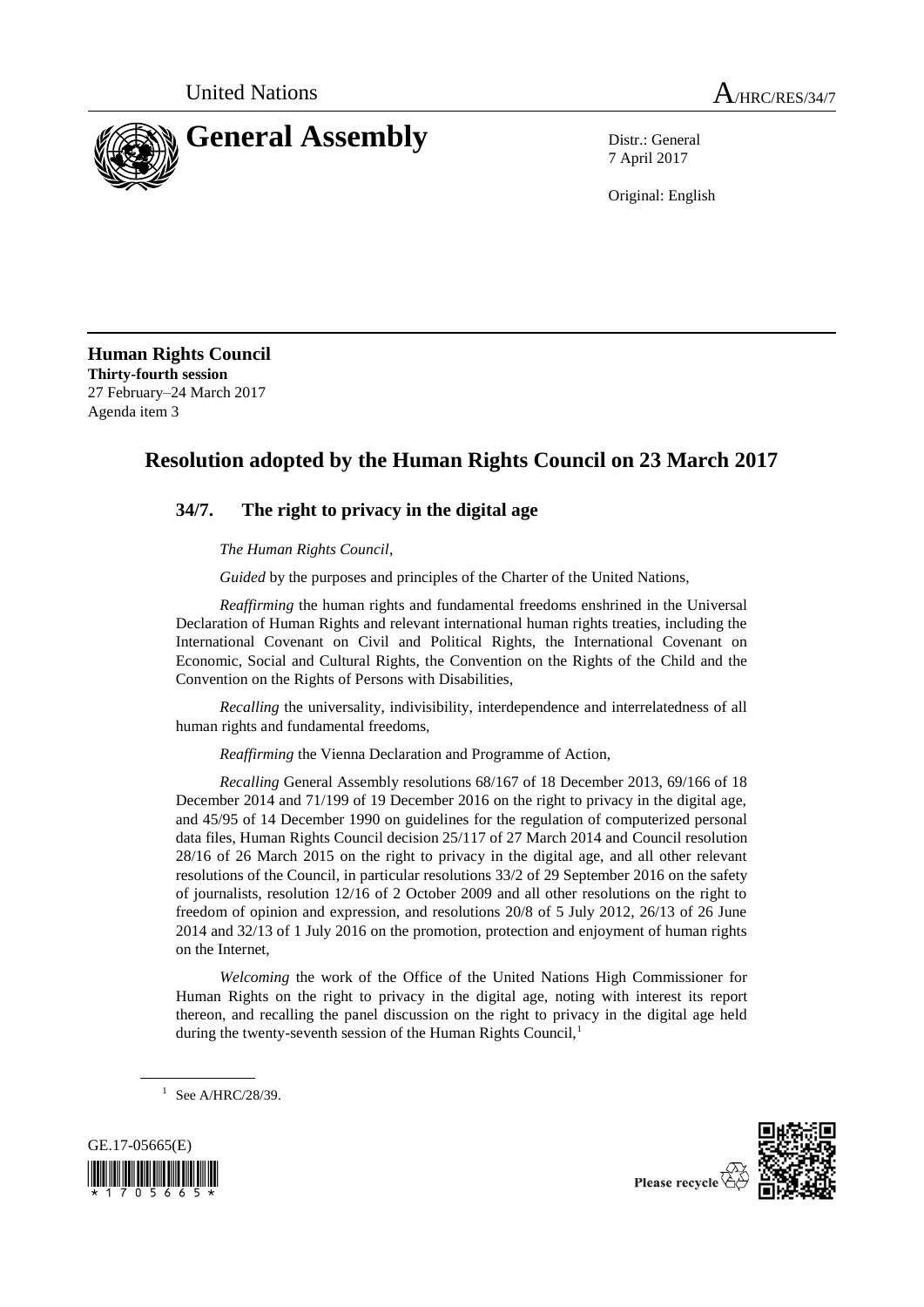*Welcoming also* the work of the Special Rapporteur on the right to privacy, and taking note of the reports of the Special Rapporteur on the right to privacy, $2$  of the Special Rapporteur on the promotion and protection of human rights and fundamental freedoms while countering terrorism<sup>3</sup> and of the Special Rapporteur on the promotion and protection of the right to freedom of opinion and expression,<sup>4</sup>

*Noting with appreciation* general comment No. 16 (1988) of the Human Rights Committee on the right to respect of privacy, family, home and correspondence, and protection of honour and reputation, while also noting the vast technological leaps that have taken place since its adoption and the need to discuss the right to privacy in view of the challenges of the digital age,

*Noting* that, in its general comment No. 16, the Human Rights Committee recommended that States take effective measures to prevent the unlawful retention, processing and use of personal data stored by public authorities and business enterprises,

*Recalling* that the General Assembly in its resolution 71/199 encouraged the Human Rights Council to remain actively seized of the debate on the right to privacy in the digital age with the purpose of identifying and clarifying principles, standards and best practices regarding the promotion and protection of the right to privacy, and to consider holding an expert workshop as a contribution for a future report of the United Nations High Commissioner for Human Rights on this matter,

*Recognizing* the need to further discuss and analyse, on the basis of international human rights law, issues relating to the promotion and protection of the right to privacy in the digital age, procedural safeguards, effective domestic oversight and remedies, the impact of surveillance on the right to privacy and other human rights, as well as the need to examine the principles of non-arbitrariness, lawfulness, legality, necessity and proportionality in relation to surveillance practices,

*Recognizing also* that the discussion on the right to privacy should be based upon existing international and domestic legal obligations, including international human rights law, and relevant commitments, and should not open the path for undue interference with an individual's human rights,

*Reaffirming* the human right to privacy, according to which no one shall be subjected to arbitrary or unlawful interference with his or her privacy, family, home or correspondence, and the right to the protection of the law against such interference, and recognizing that the exercise of the right to privacy is important for the realization of other human rights, including the right to freedom of expression and to hold opinions without interference, and the right to freedom of peaceful assembly and association, and is one of the foundations of a democratic society,

*Recognizing* that the right to privacy can enable the enjoyment of other rights and the free development of an individual's personality and identity, and an individual's ability to participate in political, economic, social and cultural life, and noting with concern that violations or abuses of the right to privacy might affect the enjoyment of other human rights, including the right to freedom of expression and to hold opinions without interference, and the right to freedom of peaceful assembly and association,

*Noting* that the rapid pace of technological development enables individuals all over the world to use information and communications technology and at the same time

<sup>2</sup> A/HRC/31/64, A/HRC/34/60 and A/71/368.

<sup>3</sup> A/HRC/34/61 and A/69/397.

<sup>4</sup> A/HRC/23/40 and Corr.1, A/HRC/29/32, A/HRC/32/38 and A/70/361.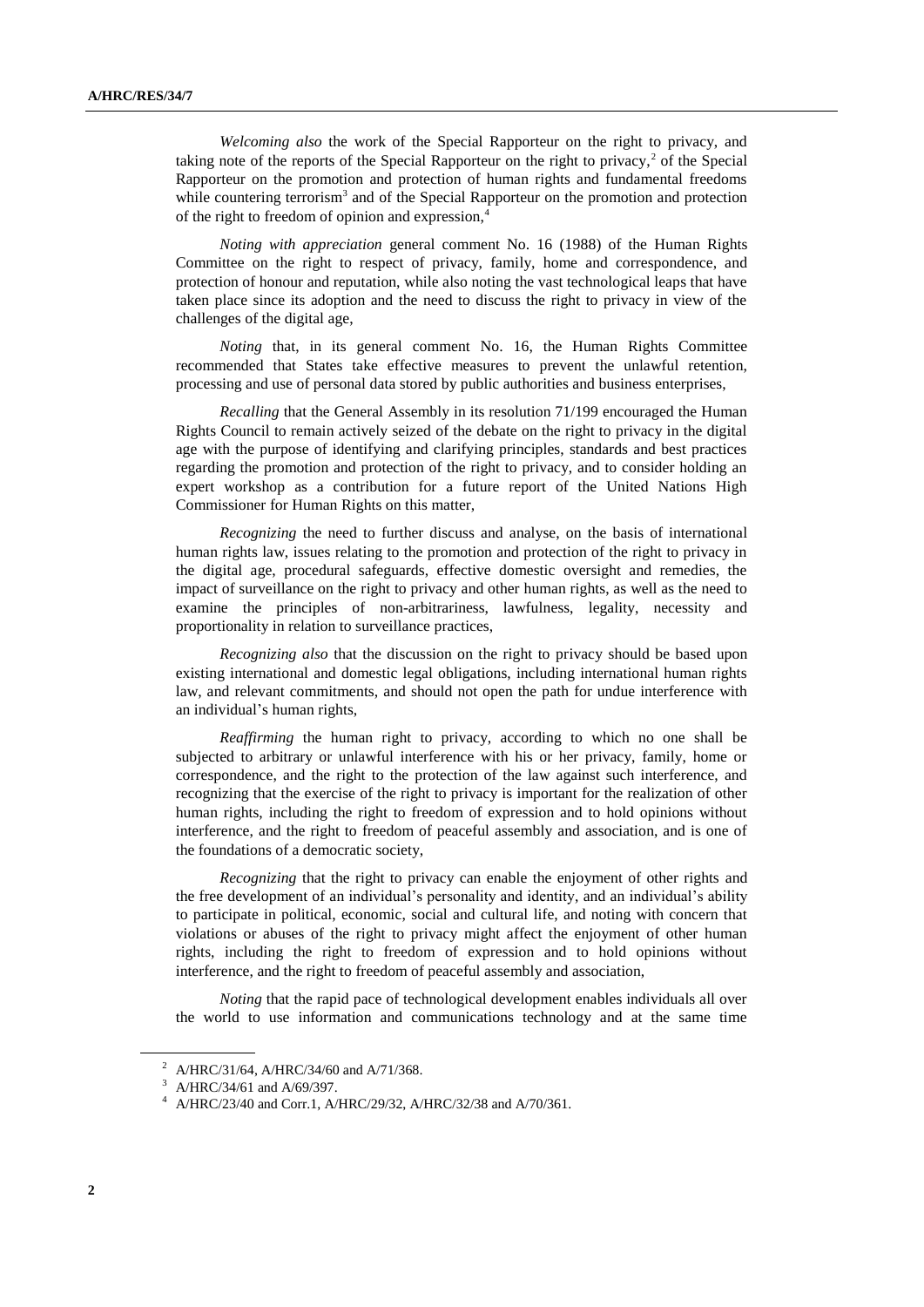enhances the capacity of Governments, business enterprises and individuals to undertake surveillance, interception and data collection, which may violate or abuse human rights, in particular the right to privacy, as set out in article 12 of the Universal Declaration of Human Rights and article 17 of the International Covenant on Civil and Political Rights, and is therefore an issue of increasing concern,

*Noting also* that, while metadata may provide benefits, certain types of metadata, when aggregated, can reveal personal information that can be no less sensitive than the actual content of communications and can give an insight into an individual's behaviour, social relationships, private preferences and identity,

*Noting with concern* that automatic processing of personal data for individual profiling may lead to discrimination or decisions that otherwise have the potential to affect the enjoyment of human rights, including economic, social and cultural rights, and recognizing the need to further discuss and analyse these practices on the basis of international human rights law,

*Expressing concern* that individuals often do not provide their free, explicit and informed consent to the re-use, sale or multiple re-sales of their personal data, as the collecting, processing and sharing of personal data, including sensitive data, has increased significantly in the digital age,

*Emphasizing* that unlawful or arbitrary surveillance and/or interception of communications, and the unlawful or arbitrary collection of personal data, as highly intrusive acts, violate the right to privacy, can interfere with other human rights, including the right to freedom of expression and to hold opinions without interference, and the right to freedom of peaceful assembly and association, and may contradict the tenets of a democratic society, including when undertaken extraterritorially or on a mass scale,

*Emphasizing also* that States must respect international human rights obligations regarding the right to privacy when they intercept digital communications of individuals and/or collect personal data and when they require disclosure of personal data from third parties, including business enterprises,

*Recalling* that business enterprises have a responsibility to respect human rights as set out in the Guiding Principles on Business and Human Rights: Implementing the United Nations "Protect, Respect and Remedy" Framework, and that the obligation and the primary responsibility to promote and protect human rights and fundamental freedoms lie with the State,

*Deeply concerned* at the negative impact that surveillance and/or interception of communications, including extraterritorial surveillance and/or interception of communications, and the collection of personal data, in particular when carried out on a mass scale, may have on the exercise and enjoyment of human rights,

*Noting* that, while concerns about public security may justify the gathering and protection of certain sensitive information, States must ensure full compliance with their obligations under international human rights law,

*Emphasizing* that, in the digital age, technical solutions to secure and to protect the confidentiality of digital communications, including measures for encryption and anonymity, can be important to ensure the enjoyment of human rights, in particular the rights to privacy, to freedom of expression and to freedom of peaceful assembly and association,

*Emphasizing also* that an open, secure, stable, accessible and peaceful information and communications technology environment is important to the enjoyment of human rights, including the right to privacy,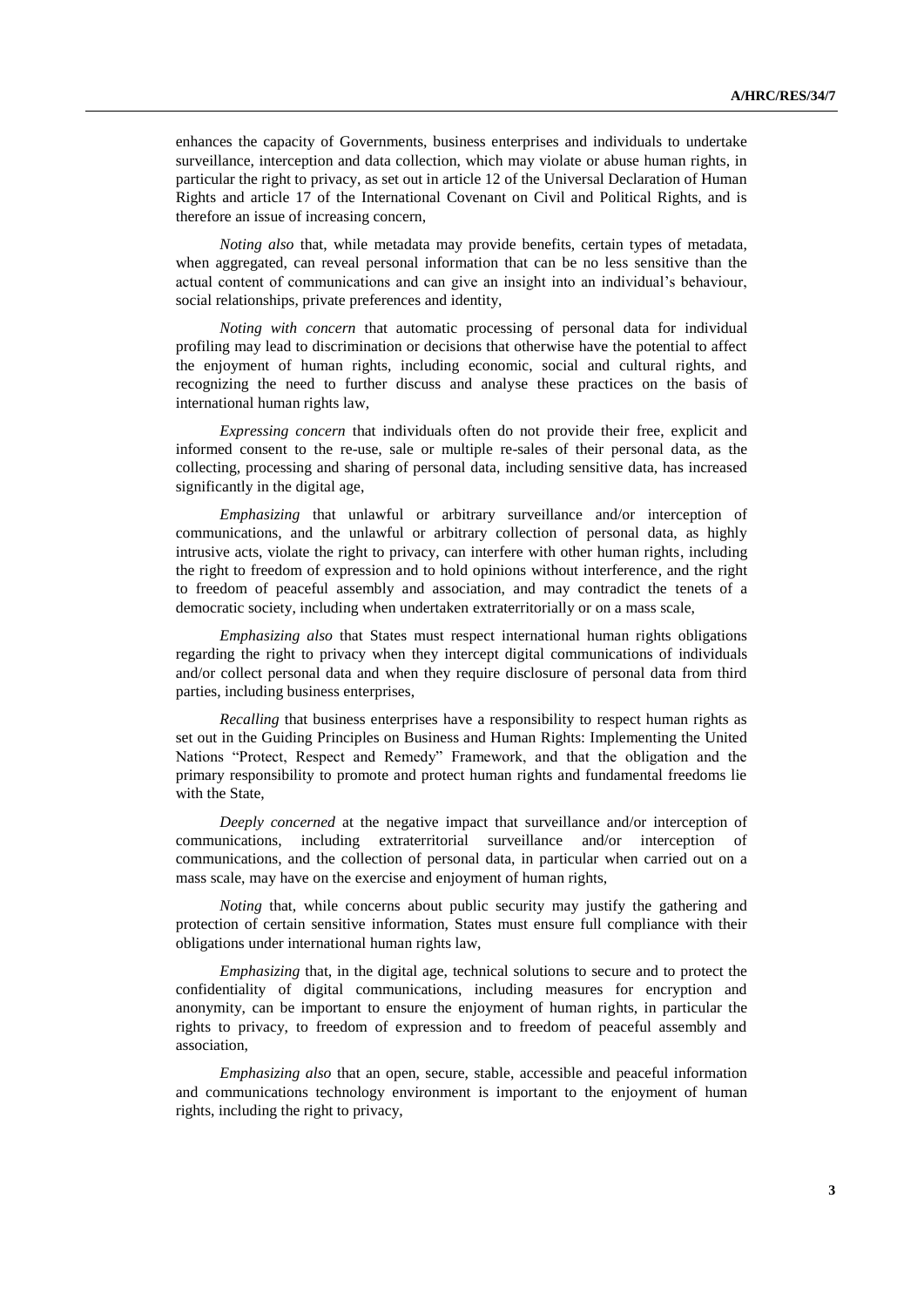*Noting* that violations and abuses of the right to privacy in the digital age may affect all individuals, including with particular effects on women, as well as children and persons in vulnerable situations, or marginalized groups,

*Noting with deep concern* that, in many countries, persons and organizations engaged in promoting and defending human rights and fundamental freedoms frequently face threats and harassment and suffer insecurity as well as unlawful or arbitrary interference with their right to privacy as a result of their activities,

*Noting* that the prevention and suppression of terrorism is a public interest of great importance, while reaffirming that States must ensure that any measures taken to combat terrorism are in compliance with their obligations under international law, in particular international human rights law, international refugee law and international humanitarian law,

1. *Reaffirms* the right to privacy, according to which no one shall be subjected to arbitrary or unlawful interference with his or her privacy, family, home or correspondence, and the right to the protection of the law against such interference, as set out in article 12 of the Universal Declaration of Human Rights and article 17 of the International Covenant on Civil and Political Rights;

2. *Recalls* that States should ensure that any interference with the right to privacy is consistent with the principles of legality, necessity and proportionality;

3. *Recognizes* the global and open nature of the Internet and the rapid advancement in information and communications technology as a driving force in accelerating progress towards development in its various forms, including in achieving the Sustainable Development Goals;

Affirms that the same rights that people have offline must also be protected online, including the right to privacy;

5. *Calls upon* all States:

(*a*) To respect and protect the right to privacy, including in the context of digital communications;

(*b*) To take measures to put an end to violations of the right to privacy and to create the conditions to prevent such violations, including by ensuring that relevant national legislation complies with their obligations under international human rights law;

(*c*) To review their procedures, practices and legislation regarding the surveillance of communications, their interception and the collection of personal data, including mass surveillance, interception and collection, with a view to upholding the right to privacy by ensuring the full and effective implementation of all their obligations under international human rights law;

(*d*) To establish or maintain existing independent, effective, adequately resourced and impartial judicial, administrative and/or parliamentary domestic oversight mechanisms capable of ensuring transparency, as appropriate, and accountability for State surveillance of communications, their interception and the collection of personal data;

(*e*) To provide individuals whose right to privacy has been violated by unlawful or arbitrary surveillance with access to an effective remedy, consistent with international human rights obligations;

(*f*) To develop or maintain and implement adequate legislation, with effective sanctions and remedies, that protects individuals against violations and abuses of the right to privacy, namely through the unlawful or arbitrary collection, processing, retention or use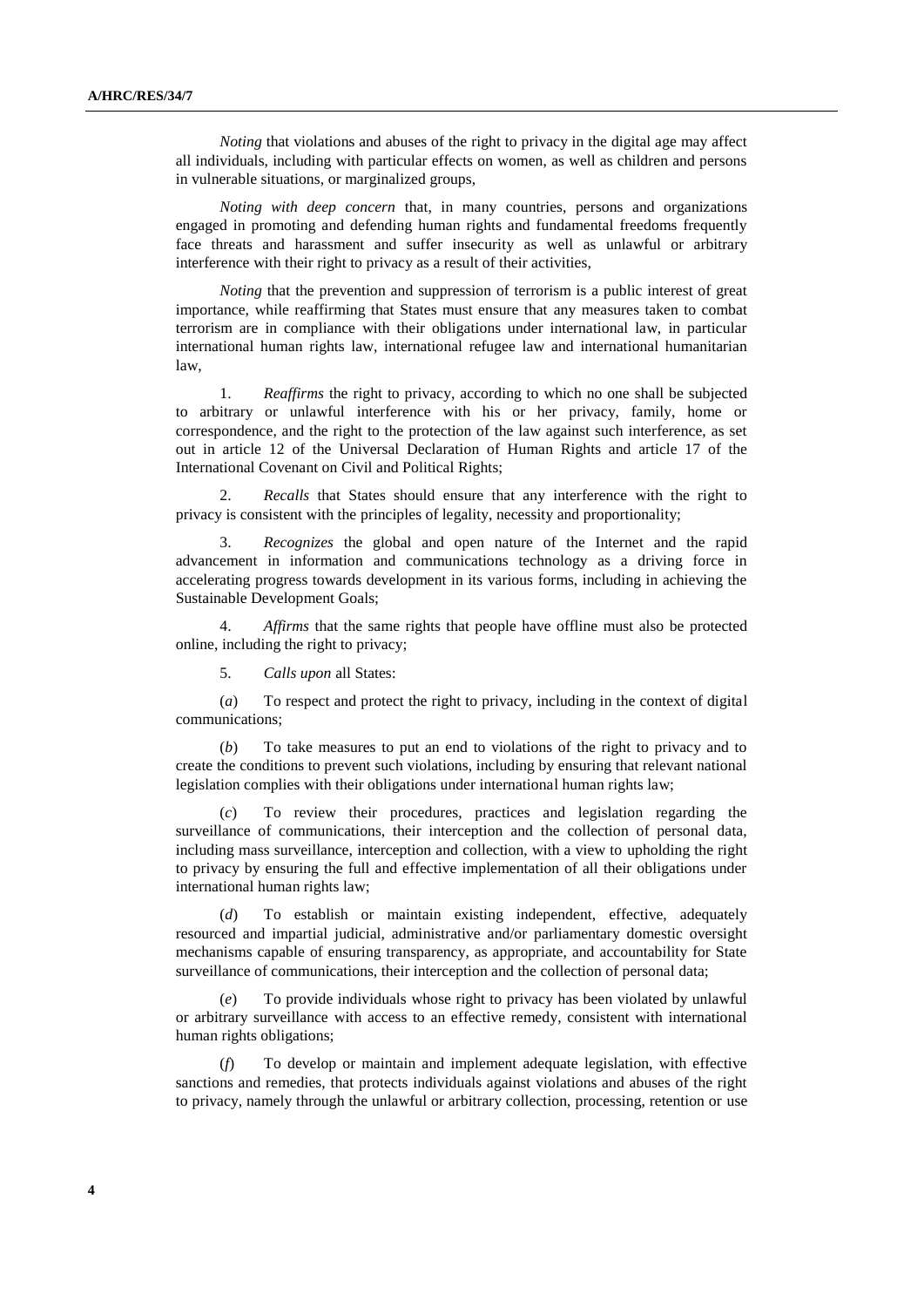of personal data by individuals, Governments, business enterprises and private organizations;

(*g*) To further develop or maintain, in this regard, preventive measures and remedies for violations and abuses regarding the right to privacy in the digital age that may affect all individuals, including where there are particular effects for women, as well as children and persons in vulnerable situations or marginalized groups;

(*h*) To promote quality education and lifelong education opportunities for all to foster, inter alia, digital literacy and the technical skills required to protect effectively their privacy;

(*i*) To refrain from requiring business enterprises to take steps that interfere with the right to privacy in an arbitrary or unlawful way;

(*j*) To consider appropriate measures that would enable business enterprises to adopt adequate voluntary transparency measures with regard to requests by State authorities for access to private user data and information;

(*k*) To develop or maintain legislation, preventive measures and remedies addressing harm from the sale or multiple resale or other corporate sharing of personal data without the individual's free, explicit and informed consent;

6. *Encourages* all States to promote an open, secure, stable, accessible and peaceful information and communications technology environment based on respect for international law, including the obligations enshrined in the Charter of the United Nations and human rights instruments;

7. *Encourages* all relevant stakeholders to participate in informal dialogues about the right to privacy, and welcomes the contribution of the Special Rapporteur on the right to privacy to this process;

8. *Calls upon* all business enterprises to meet their responsibility to respect human rights in accordance with the Guiding Principles on Business and Human Rights: Implementing the United Nations "Protect, Respect and Remedy" Framework, including the right to privacy in the digital age, and to inform users about the collection, use, sharing and retention of their data that may affect their right to privacy and to establish transparency and policies that allow for the informed consent of users, as appropriate;

9. *Encourages* business enterprises to work towards enabling technical solutions to secure and protect the confidentiality of digital communications, which may include measures for encryption and anonymity, and calls upon States not to interfere with the use of such technical solutions, with any restrictions thereon complying with States' obligations under international human rights law;

10. *Requests* the United Nations High Commissioner for Human Rights to organize, before the thirty-seventh session of the Human Rights Council, an expert workshop with the purpose of identifying and clarifying principles, standards and best practices regarding the promotion and protection of the right to privacy in the digital age, including the responsibility of business enterprises in this regard, to prepare a report thereon and to submit it to the Council at its thirty-ninth session;

11. *Encourages* States, relevant United Nations agencies, funds and programmes, intergovernmental organizations, treaty bodies, the special procedures, regional human rights mechanisms, civil society organizations, academia, national human rights institutions, business enterprises, the technical community and other relevant stakeholders to participate actively in the expert workshop;